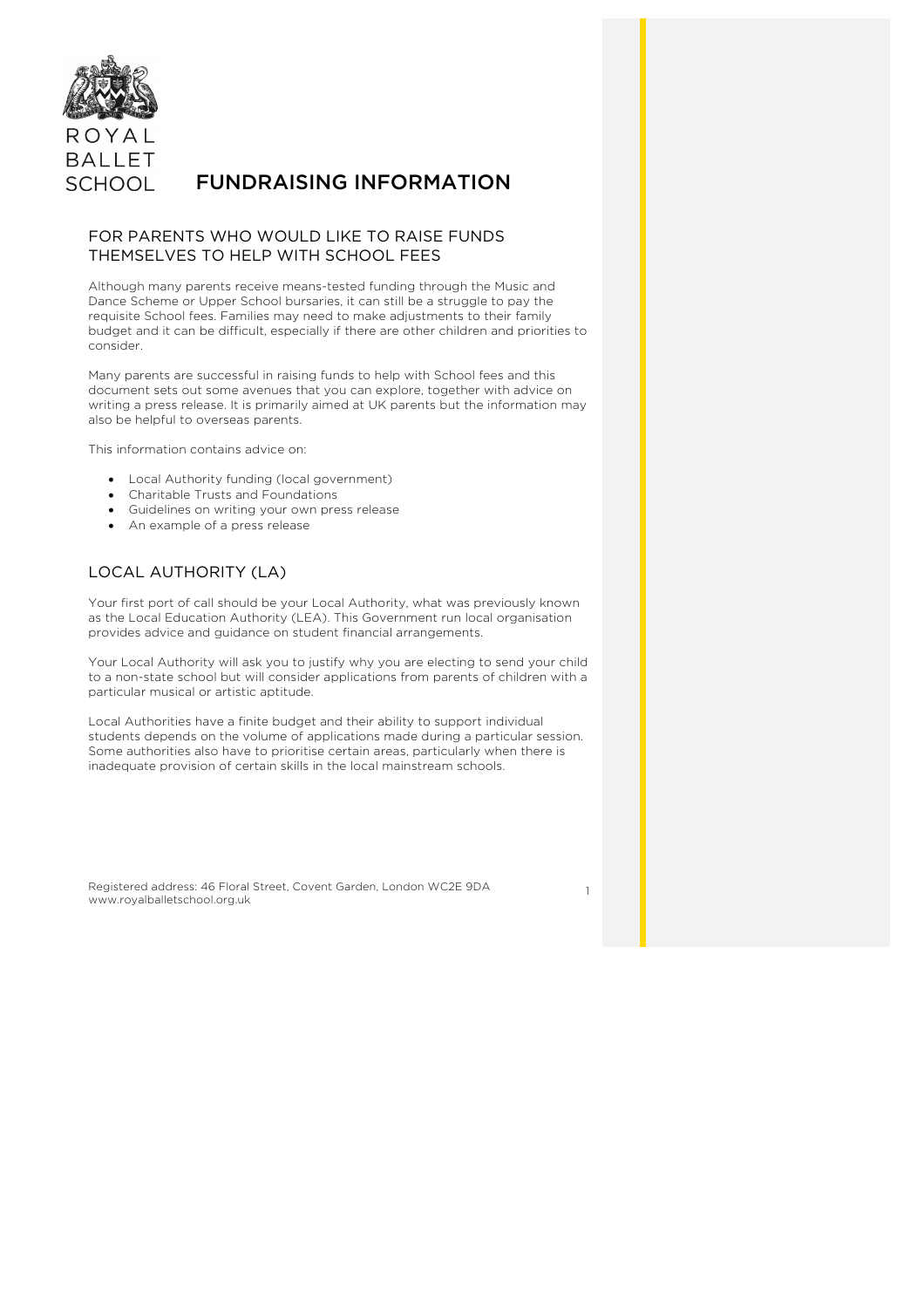### APPLYING TO YOUR LOCAL AUTHORITY

It is worth taking time over your application to ensure you present the best possible case for your child.

Points to include in your application are:

- The prestige of The Royal Ballet School mention that this internationally renowned school is 'the school' of The Royal Ballet Company and Birmingham Royal Ballet and recognised as one of the world's leading ballet schools
- Explain that places are very limited and only offered to the most talented students who have been selected through an extensive audition process. There are approximately 750 applicants to The Royal Ballet School every year. Only 24 places are offered in Year 7 at White Lodge and a further 25-30 places in Year 12 at the Upper School
- Point out the cultural benefit of attending The Royal Ballet School and the opportunity to learn alongside young dancers from other countries. This is particularly relevant in the Upper School where there are currently students from 17 different countries
- Explain that The Royal Ballet School also runs an extensive educational programme and that your child will graduate with 7-8 GCSE's, plus an AS level and if they progress to the Upper School, they will aim for at least 1 A level and 2 BTEC qualifications
- Illustrate the special talent of your child by including photographs, photocopies of ballet exam certificates and letters of commendation
- Explain the commitment and passion of your child and that this is a vocational choice with a view to progressing to a professional life of dance

If you are told by your Local Authority that you do not meet the criteria for their support, you still have the chance to appeal. You should do this and await the outcome. You will receive a letter explaining why your child has or has not been given financial assistance. If the latter, do not despair, as there are a number of Trusts and Foundations to which you can also apply.

# TRUSTS AND FOUNDATIONS

- Names and addresses of Trusts and Foundations who specifically support dance students are held on a database at your local library, such as 'The Educational Grants Directory' or 'The Directory of Grant Making Trusts'
- Useful websites are http://grantsforindividuals.org.uk/ and http://www.turn2us.org.uk/

Points to include in your application are:

- A photocopy of the letter from your Local Authority, to demonstrate that you have pursued this channel of support
- A letter of introduction, and if possible a letter from your child saying why they wish to go to The Royal Ballet School

Registered address: 46 Floral Street, Covent Garden, London WC2E 9DA www.royalballetschool.org.uk

 $\overline{2}$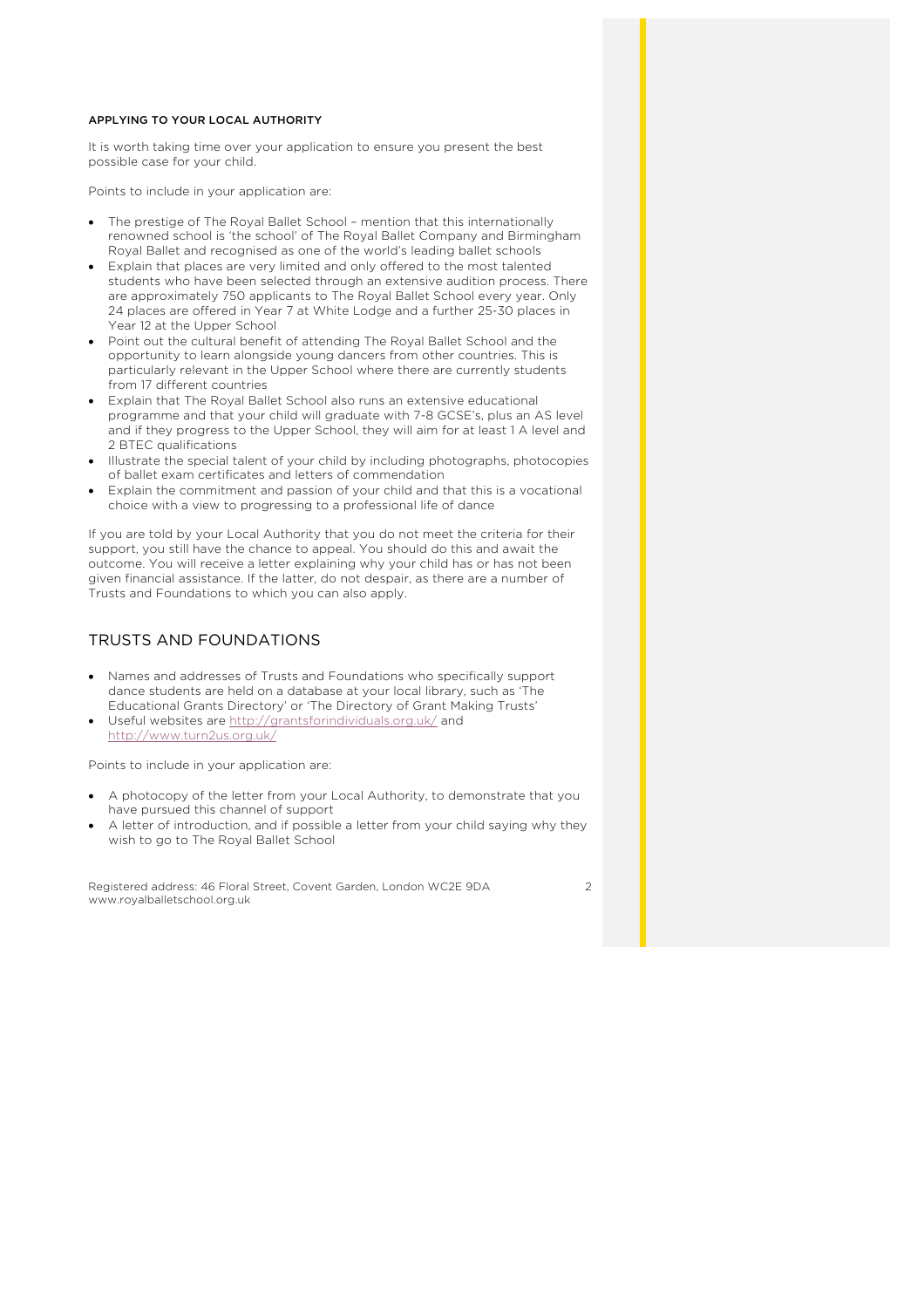- Explain your background, outlining your financial position and how many dependent siblings are still at home
- Provide details of how much the tuition fees and maintenance costs will be and list additional maintenance costs such as uniform, shoes, music lessons, travel etc. The Finance Department will be happy to write you a letter confirming the costs of your child's place at the School
- Explain which year your child will be entering and how long they hope to be at White Lodge and/or the Upper School, before graduating as a professional dancer
- Point out that places in the school are only offered for one year, with an annual appraisal process that determines which students will graduate to the subsequent year – ie the student has to attain a certain standard to remain at The Royal Ballet School
- Explain that The Royal Ballet School runs an extensive academic programme and that your child will graduate with 7-9 GCSEs and if they progress to the Upper School, they will aim to graduate with at least one A-level and two BTEC qualifications
- Some Trusts distinguish between different school age-groups:
	- 11-15 years old when focus is still on academic qualifications, so it is important to stress the GCSE year
		- 16 19 year olds where students are viewed as vocational applicants ie the young person is attending the school in order to pursue a career in dance. It might be worth quoting some of the ballet companies that graduates of The Royal Ballet School enter, for example The Royal Ballet, The Birmingham Royal Ballet, English National Ballet, Northern Ballet, Scottish Ballet, Stuttgart Ballet, Vienna State Opera Ballet, National Ballet of Canada, American Ballet Theatre. You might also mention alumni of The Royal Ballet School such as Margot Fonteyn, Anthony Dowell, Antoinette Sibley, Wayne Sleep, Darcey Bussell, Jonathan Cope, Edward Watson, Stephen McRae, Lauren Cuthbertson – to name but a few
- Always thank Trusts for taking the time to read your application and ask, should your child not meet their criteria, whether they would be kind enough to suggest another organisation that might support your application
- Support from Trusts and Foundations is usually offered for a specific length of time so you may need to reapply each year

Items that should accompany your application:

- A copy of the letter offering a place at The Royal Ballet School for the relevant year
- A copy of your child's acceptance letter, sent to The Royal Ballet School
- A copy of the appeal letter from your Local Authority that refuses a bursary
- A copy of your most recent RAD result and/or an appraisal report from your child's current ballet school
- An outline of your personal contribution to the school fees for the relevant year

If you are successful and offered funding from a Trust or Foundation, it is important to thank them (ideally with a letter from your child). Keep them informed of your child's progress and perhaps invite them to a performance where she or he is performing. This will encourage future support and also promote the School, which might help other students in future funding applications.

Registered address: 46 Floral Street, Covent Garden, London WC2E 9DA www.royalballetschool.org.uk

 $\overline{\phantom{a}}$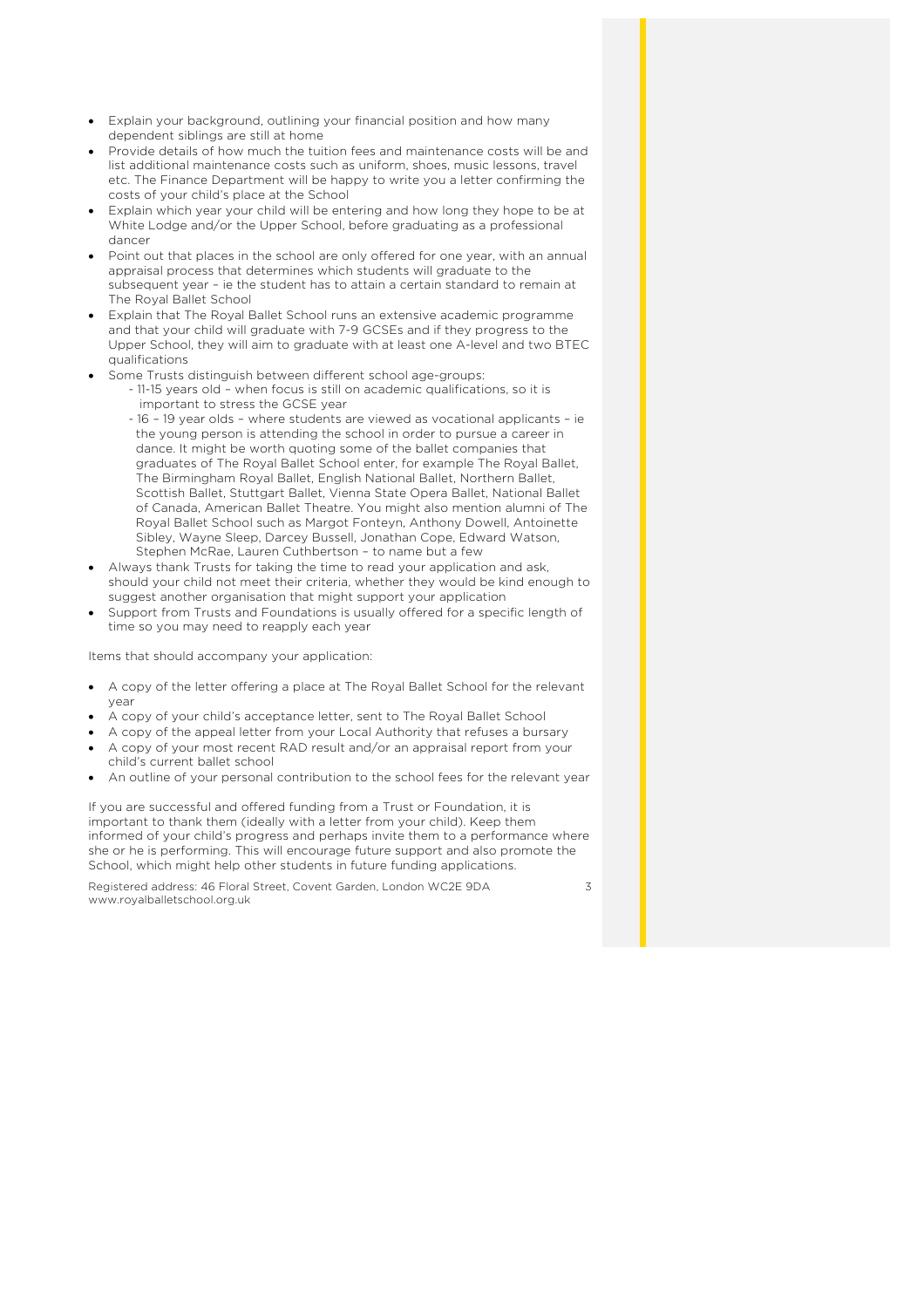Some Trusts and Foundation can only make grants to a charitable organisation and will therefore insist on sending your grant direct to the School. This is not a problem – when the amount is received by the School it will be deducted from your termly bills.

We have a list of relevant UK Trusts and Foundations. If you would like a copy please email Helen Zeederberg in Finance helen.zeederberg@royalballetschool.org.uk

NB: Please let the Development Department know of any successful applications. Development Department, The Royal Ballet School, 46 Floral Street, London WC2E 9DA

020 7845 7073 development@royalballetschool.co.uk

### GUIDELINES ON WRITING A PRESS RELEASE

You may want to tell your local community about your child winning a place at The Royal Ballet School. Parents often ask us how to send information to the local press. The best way is to write a one-page press release which contains the facts expressed in an objective tone. Here are some guidelines, as well as a mock press release designed to help you write your own.

FIRST PARAGRAPH - Keep it brief and to the point

Summarise your story in the first paragraph and include the following:

Who? What? When? Where? Why?

Remember it is not a letter but a tool in which to report bold fact. Therefore the story will be about 'a girl' or 'a boy' not 'my daughter' or 'my son'.

#### SECOND PARAGRAPH - Expand

The second paragraph should offer a little more information about how your child's dance training led to joining The Royal Ballet School. Avoid too much detail and try to distil the story into a few lines. Just ask yourself – what are the basic facts that sum it up?

#### THIRD PARAGRAPH – Get personal

If you wish to share some personal information, this is where to do it. This could be describing the rest of the family, where you live, what you do for a living, how many people are in your family, any other family members with an interest in ballet. This helps give the journalist a fuller picture.

#### **QUOTATION**

Here you can add a statement – this is very useful for the journalist. If they publish the story, a statement enables the journalist to 'personalise' the story, make it more immediate and make it look like he/she has actually interviewed you.

#### FINAL PARAGRAPH

This is where you should provide information about the costs of attending The Royal Ballet School and invite members of the public to help.

Registered address: 46 Floral Street, Covent Garden, London WC2E 9DA www.royalballetschool.org.uk

 $\Delta$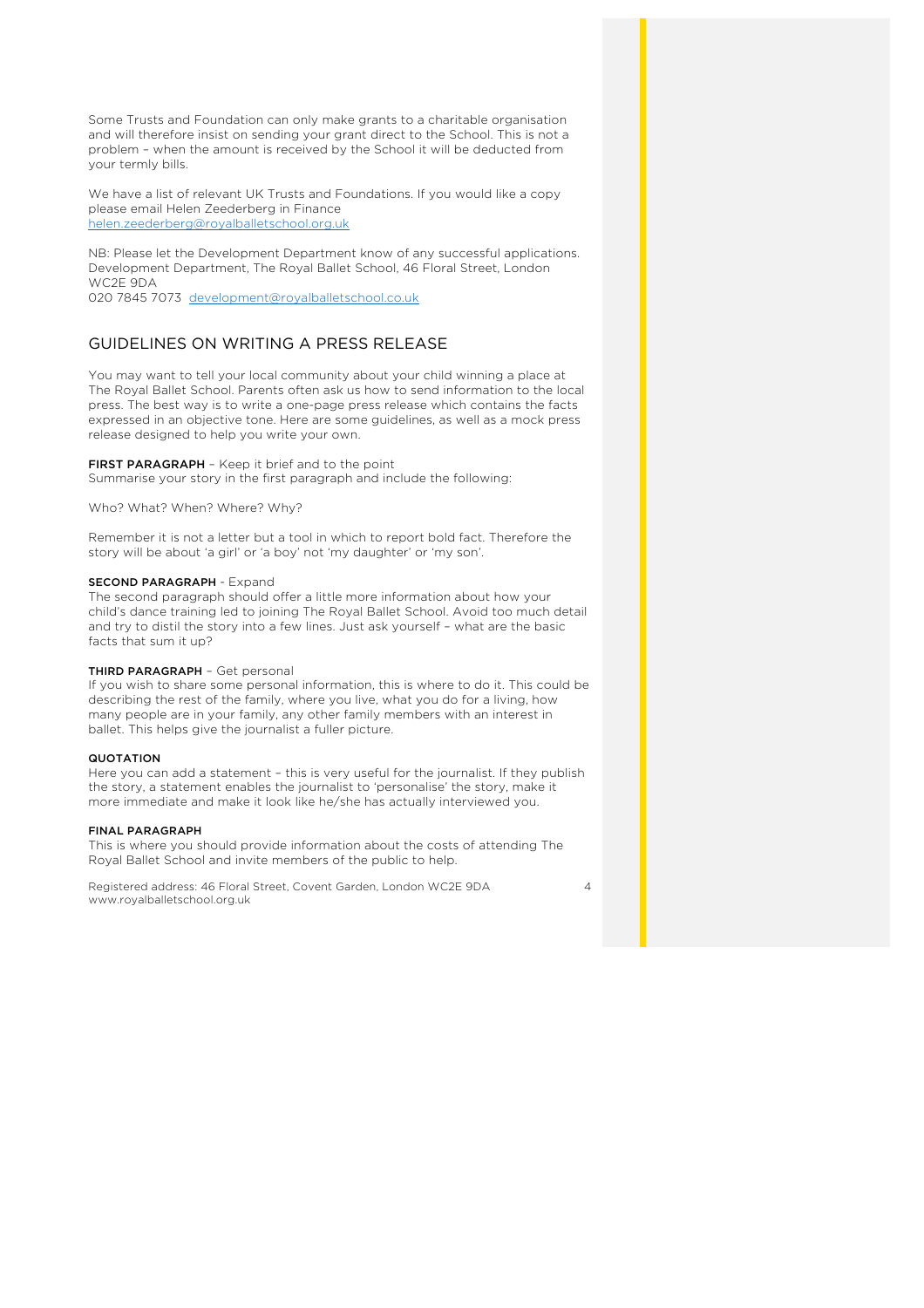

Registered address: 46 Floral Street, Covent Garden, London WC2E 9DA www.royalballetschool.org.uk

5